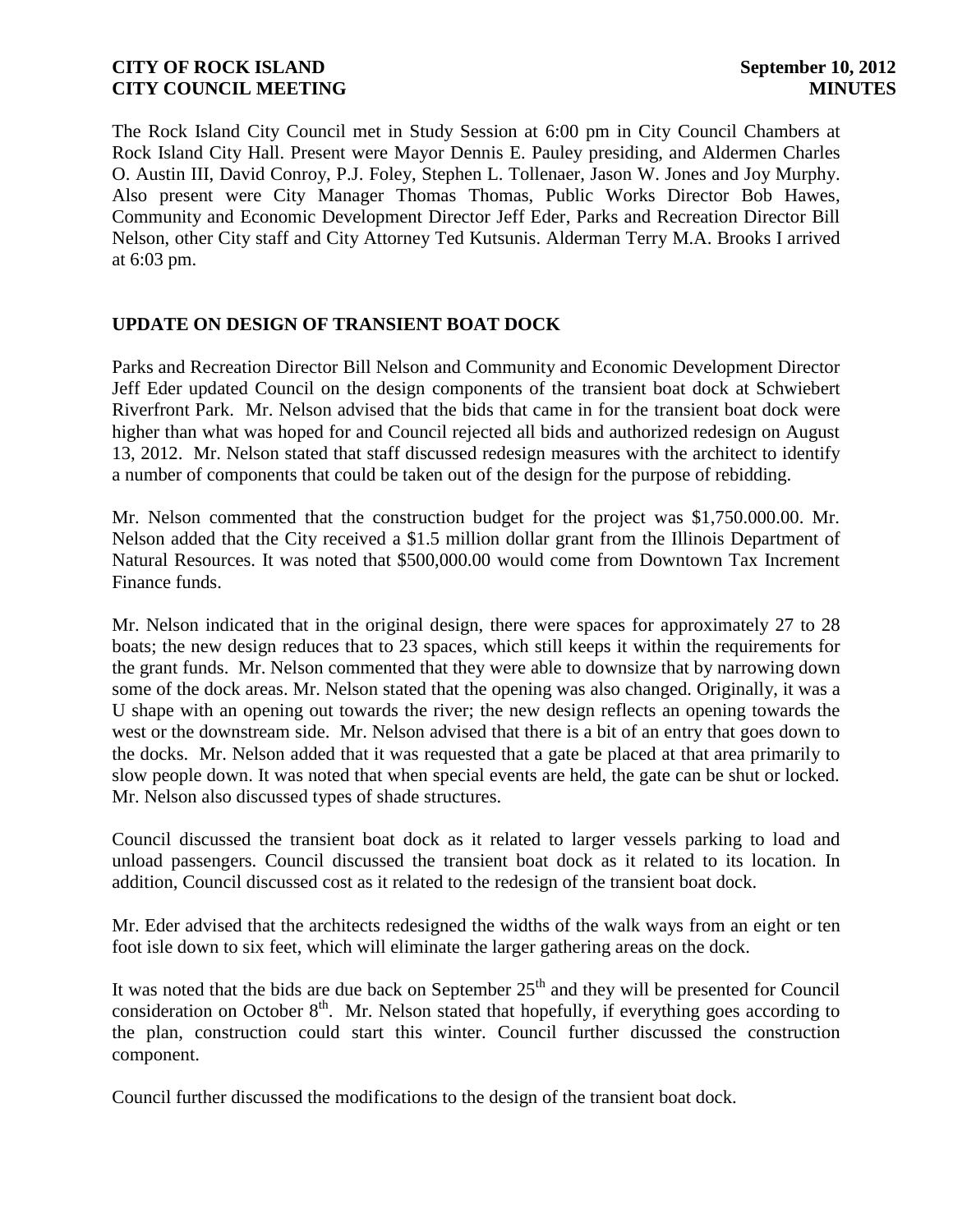## **EXECUTIVE SESSION**

A motion was made by Alderman Jones and seconded by Alderwoman Murphy to recess to Executive Session on matters of Property Acquisition and Personnel. The motion carried on a roll call vote. Those voting Aye being; Alderman Austin, Alderman Brooks, Alderman Conroy, Alderman Foley, Alderman Tollenaer, Alderman Jones and Alderwoman Murphy; those voting No, none. The meeting was recessed at 6:20 pm.

Mayor Pauley reconvened the regular meeting at 6:31 pm.

### **ADJOURNMENT**

A motion made by Alderman Brooks and seconded by Alderwoman Murphy to adjourn the meeting carried by the following Aye and No vote. Those voting Aye being; Alderman Austin, Alderman Brooks, Alderman Conroy, Alderman Foley, Alderman Tollenaer, Alderman Jones and Alderwoman Murphy; those voting No, none. The meeting was adjourned at 6:32 pm.

Aleisha L. Patchin, City Clerk

\_\_\_\_\_\_\_\_\_\_\_\_\_\_\_\_\_\_\_\_\_\_\_\_\_\_\_\_\_\_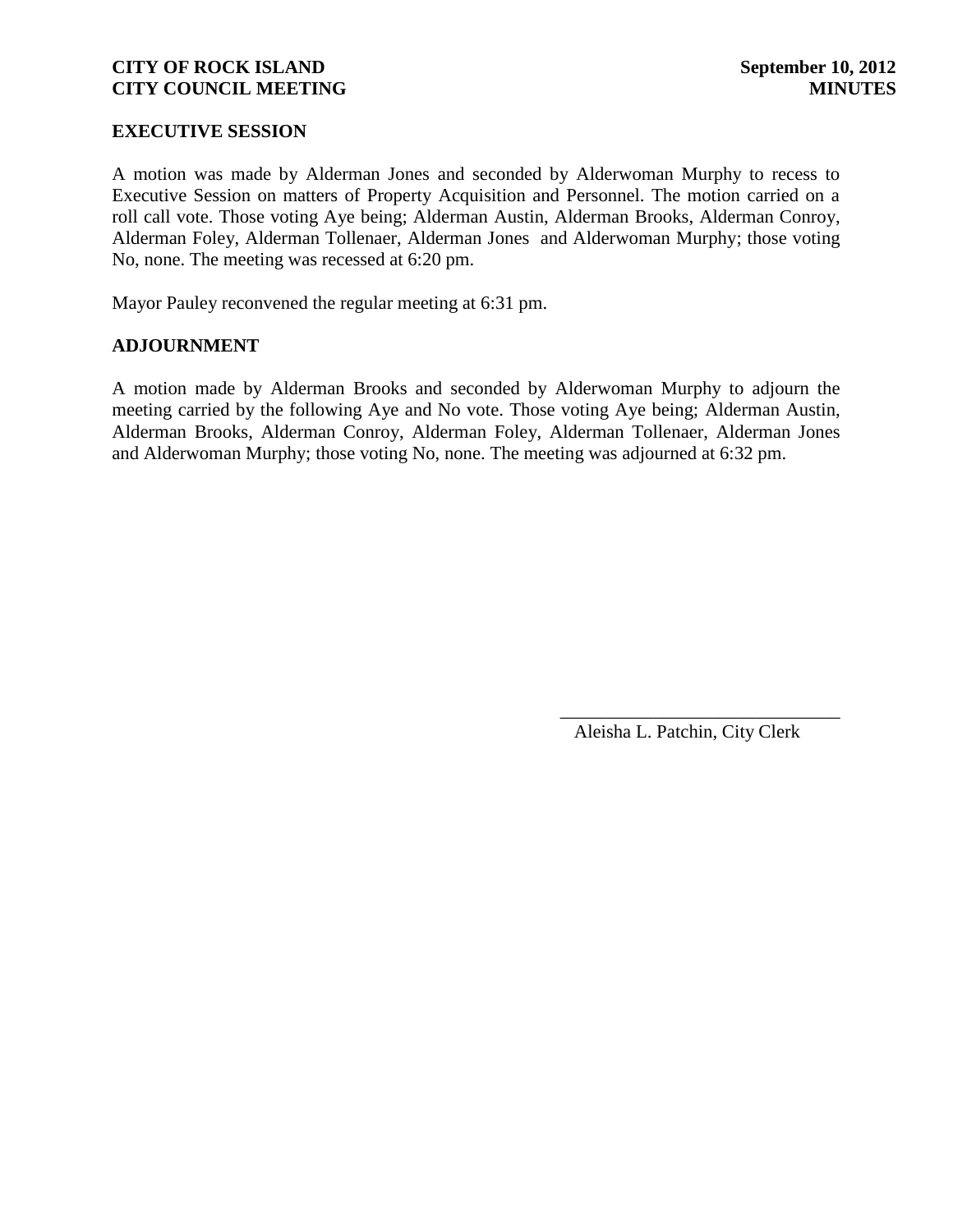Rock Island City Council met in regular session at 6:45 pm in Council Chambers of Rock Island City Hall. Present were Mayor Dennis E. Pauley presiding, and Aldermen, Charles O. Austin III, Terry M.A. Brooks I, David Conroy, P.J. Foley, Stephen L. Tollenaer, Jason W. Jones and Joy Murphy. Also present were City Manager Thomas Thomas and City Attorney Ted Kutsunis.

### **Introductory Proceedings**

Mayor Pauley called the meeting to order and led in the Pledge of Allegiance. Alderwoman Murphy gave the Invocation.

### Agenda Item #5 **Minutes of the meeting of August 27, 2012.**

A motion was made by Alderwoman Murphy and seconded by Alderman Jones to approve the minutes of the meeting of August 27, 2012 as printed. The motion carried by the following Aye and No vote; those voting Aye being; Alderman Austin, Alderman Brooks, Alderman Conroy, Alderman Foley, Alderman Tollenaer, Alderman Jones and Alderwoman Murphy; those voting No, none.

## Agenda Item #6 **Update Rock Island by Mayor Pauley.**

Mayor Pauley stated that the Rock Island County NAACP Community Picnic will be held on Saturday, September  $15<sup>th</sup>$  from 11:00 am to 3:00 pm at the Martin Luther King Jr. Community Center. The Mayor added that activities will include food, face painting, music, bouncy houses for kids, resource booths and more. Mayor Pauley advised to contact Ametra Carrol-Castaneda for more information at (309) 373-1202.

Mayor Pauley indicated that the Rock Island High School Key Club invites everyone to the Mr. Rocky Pageant on Sunday, September  $16<sup>th</sup>$  from 6:30 pm to 8:00 pm in the Rock Island High School auditorium. It was noted that admission is \$3.00. Mayor Pauley stated that senior boys will strut down the runway, contemplate world peace and share their talents.

Mayor Pauley advised that South Park Presbyterian Church will hold a rummage sale on Friday, September  $14<sup>th</sup>$  from 8:00 am to 5:00 pm and Saturday, September  $15<sup>th</sup>$  from 8:00 am to noon. It was noted that the church is located at  $150130<sup>th</sup>$  Street in Rock Island.

Mayor Pauley commented that the last Couples Night at Saukie Golf Course will be Pizza Night on Friday, September  $14<sup>th</sup>$ . It was noted to bring a friend, spouse or family member for dinner and golf. The Mayor stated to call (309) 732-2278 to make a reservation in advance.

Mayor Pauley advised that the Community Caring Conference is accepting Community Hero nominations now. Mayor Pauley added that applications are available by calling (309) 786-0345. It was noted that winners will be announced at the Community Hero Banquet scheduled for October 11, 2012.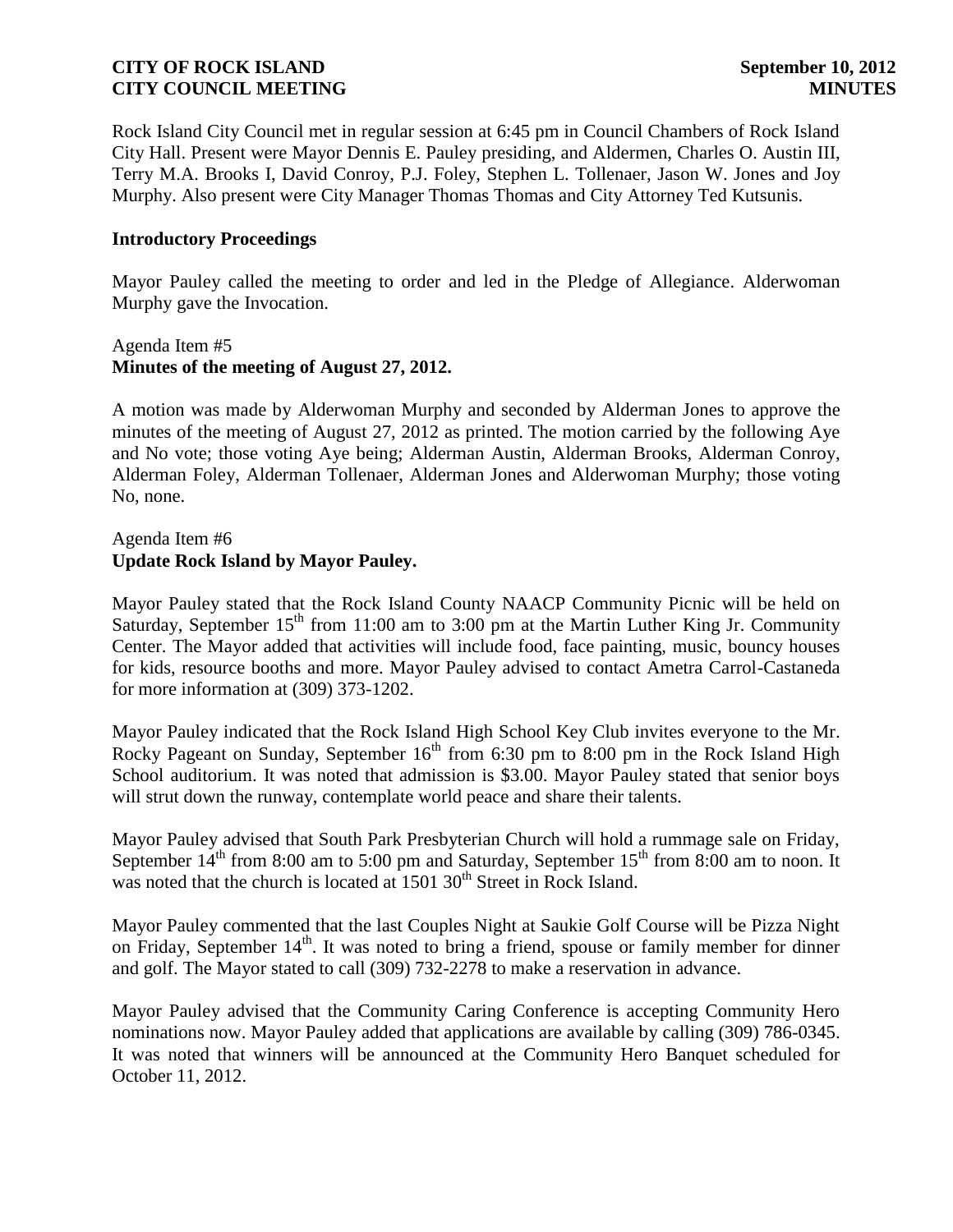### Agenda Item #7

# **Proclamation declaring September 2012 as National Ovarian Cancer Awareness Month.**

Mayor Pauley read the proclamation. Executive Director Jodie Kavensky, Intern Emily Welch and Intern Jaleesa Patterson accepted the proclamation. Ms. Kavensky thanked the Mayor and Council for the proclamation. Ms. Kavensky stated that it is an ugly disease and the goal is to take the silence out of it so that we can flip survival rates in our favor. Ms. Kavensky then presented window cling tags and asked Council to distribute to businesses to post in high traffic areas and presented BEAT message cards to be distributed to employees and visitors. Ms. Kavensky stated that this will help save lives as women will learn about the symptoms of ovarian cancer.

Alderman Conroy thanked Ms. Kavensky for all of the work they have done to promote the awareness of ovarian cancer. Alderman Conroy stated that he lost a sister several years ago due to ovarian cancer.

# Agenda Item #8 **A Special Ordinance establishing a handicapped parking space at 1233 12th Street.**

Alderwoman Murphy moved and Alderman Foley seconded to consider, suspend the rules and pass the ordinance. The motion carried by the following Aye and No vote; those voting Aye being; Alderman Austin, Alderman Brooks, Alderman Conroy, Alderman Foley, Alderman Tollenaer, Alderman Jones and Alderwoman Murphy; those voting No, none.

# Agenda Item #9 **CLAIMS**

It was moved by Alderman Austin and seconded by Alderman Foley to accept the following reports and authorize payments as recommended. The motion carried by the following Aye and No vote; those voting Aye being; Alderman Austin, Alderman Brooks, Alderman Conroy, Alderman Foley, Alderman Tollenaer, Alderman Jones and Alderwoman Murphy; those voting No, none.

- a. Report from the Administrative Services Department regarding payment in the amount of \$6,154.50 to Kutsunis and Weng P.C. for legal services rendered for the month of August.
- b. Report from the Report from the Public Works Department regarding payment #1 in the amount of \$58,062.60 to A.J. Excavating, Inc. for services provided for the Jackson Square Parking Lot project. (194)

Agenda Item #10

**Claims for the weeks of August 24 through August 30 in the amount of \$737,262.39 and August 31 through September 6 in the amount of \$262,307.93.**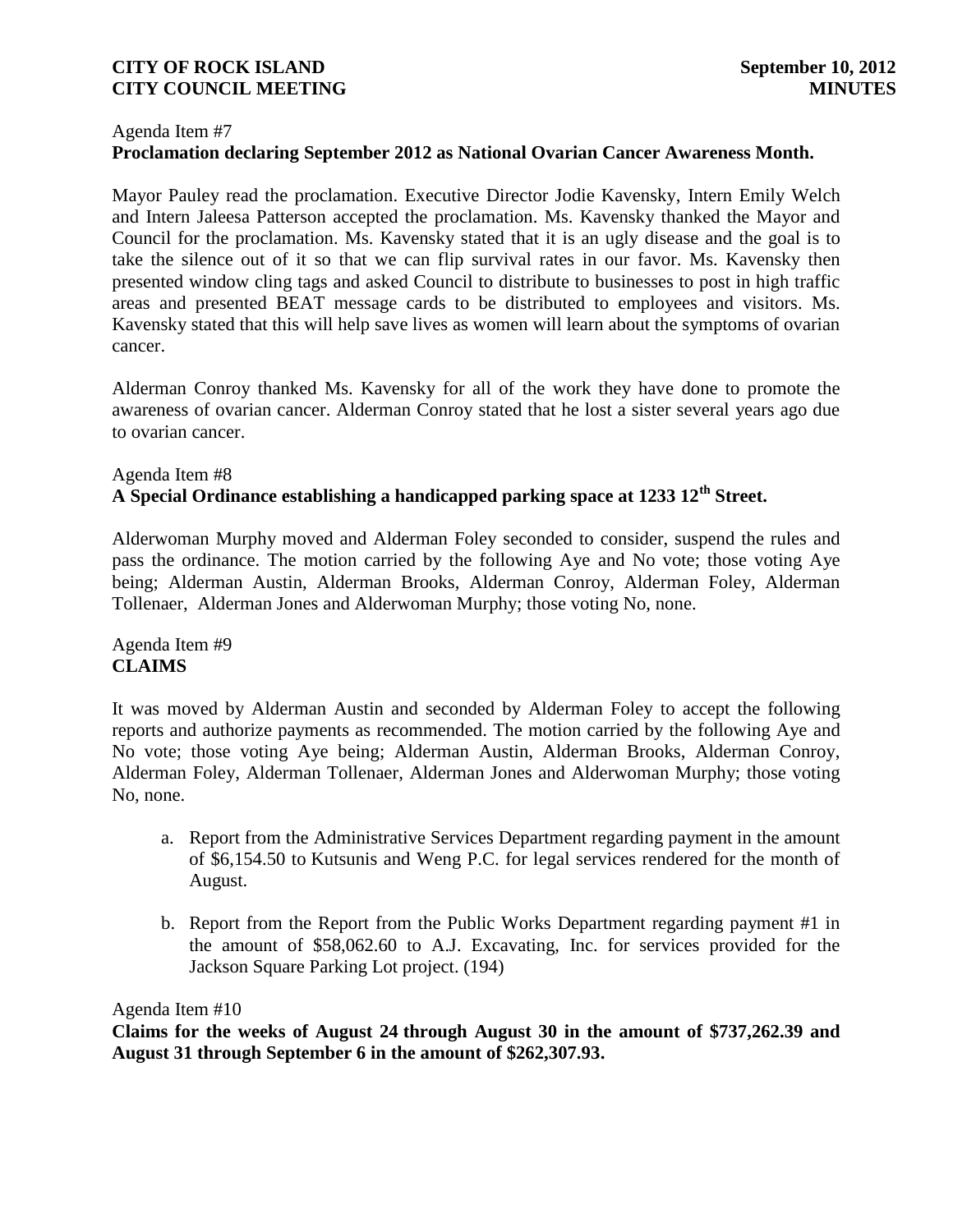Alderman Conroy moved and Alderman Foley seconded to allow the claims. The motion carried by the following Aye and No vote; those voting Aye being; Alderman Austin, Alderman Brooks, Alderman Conroy, Alderman Foley, Alderman Tollenaer, Alderman Jones and Alderwoman Murphy; those voting No, none.

### Agenda Item #11 **Payroll for the weeks of August 20 through September 2 in the amount of \$1,255,617.48**.

It was moved by Alderman Foley and seconded by Alderman Jones to allow the payroll. The motion carried by the following Aye and No vote; those voting Aye being; Alderman Austin, Alderman Brooks, Alderman Conroy, Alderman Foley, Alderman Tollenaer, Alderman Jones and Alderwoman Murphy; those voting No, none.

### Agenda Item #12

## **Report from the Public Works Department regarding bids for the 2012 Joint Sewer Lining Phase 1 project, recommending the bid be awarded to Hoerr Construction, Inc. in the amount of \$174,442.00**.

Alderman Conroy moved and Alderman Foley seconded to award the bid as recommended and authorize the City Manager to execute the contract documents. The motion carried by the following Aye and No vote; those voting Aye being; Alderman Austin, Alderman Brooks, Alderman Conroy, Alderman Foley, Alderman Tollenaer, Alderman Jones and Alderwoman Murphy; those voting No, none.

### Agenda Item #13

## **Report from the Public Works Department regarding bids for the 2012 Manhole Lining Program Phase 2 project, recommending the bid be awarded to Municipal and Contractors Sealing Products, Inc. in the amount of \$37,045.00.**

It was moved by Alderman Jones and seconded by Alderwoman Murphy to award the bid as recommended and authorize the City Manager to execute the contract documents. The motion carried by the following Aye and No vote; those voting Aye being; Alderman Austin, Alderman Brooks, Alderman Conroy, Alderman Foley, Alderman Tollenaer, Alderman Jones and Alderwoman Murphy; those voting No, none.

### Agenda Item #14

## **Report from the Police Department regarding a Towing contract with Quad City Towing, Inc., recommending a one year renewal expiring December 31, 2013 at the prices quoted in the existing contract.**

Alderman Tollenaer moved and Alderman Foley seconded to approve the contract as recommended and authorize the City Manager to execute the contract documents. The motion carried by the following Aye and No vote; those voting Aye being; Alderman Austin, Alderman Brooks, Alderman Conroy, Alderman Foley, Alderman Tollenaer, Alderman Jones and Alderwoman Murphy; those voting No, none.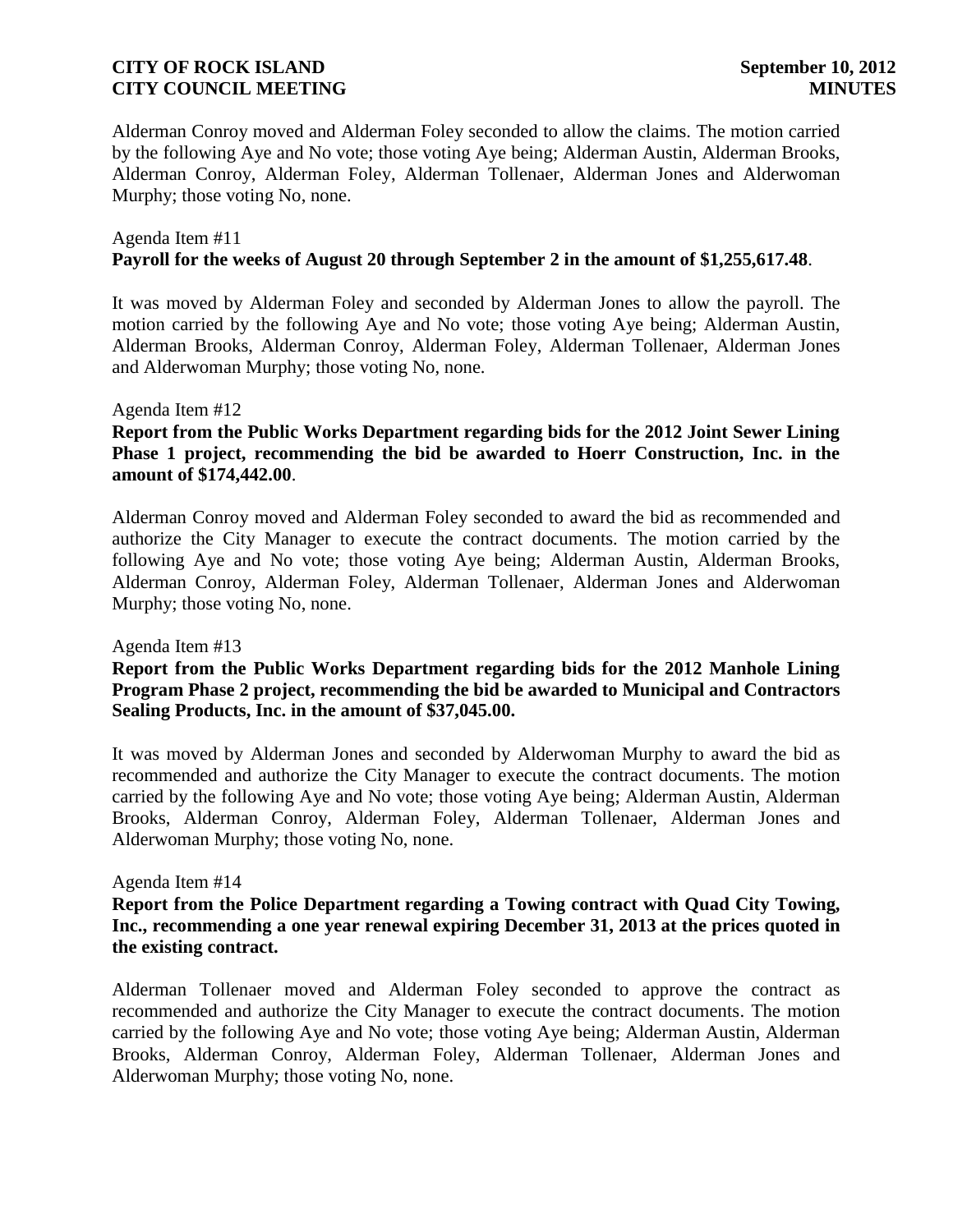### Agenda Item #15

**Report from the Community and Economic Development Department regarding the sale of City owned property at 1138 2nd Avenue to Stetson Building Products in the amount of \$1.00 and the release of a demolition lien on the Connell property at 1134-1136 2nd Avenue.**

It was moved by Alderman Foley and seconded by Alderman Conroy to approve the sale of property as recommended, release the demolition lien, cover the involved closing costs in the estimated amount of \$1,500.00, authorize the City Manager to execute the contract documents and refer to the City Attorney for an ordinance. The motion carried by the following Aye and No vote; those voting Aye being; Alderman Austin, Alderman Brooks, Alderman Conroy, Alderman Foley, Alderman Tollenaer, Alderman Jones and Alderwoman Murphy; those voting No, none.

### Agenda Item #16

# **Report from the Finance Department regarding an adjustment to the Fiscal Year 2013 Budget, recommending increasing the Elderly Service Contributions Fund in the amount of \$890.87.**

Alderman Conroy moved and Alderman Foley seconded to approve the adjustment as recommended. The motion carried by the following Aye and No vote; those voting Aye being; Alderman Austin, Alderman Brooks, Alderman Conroy, Alderman Foley, Alderman Tollenaer, Alderman Jones and Alderwoman Murphy; those voting No, none.

### Agenda Item #17

# **Report from the Finance Department regarding an adjustment to the Fiscal Year 2013 Budget, recommending increasing the Capital Improvement Fund in the amount of \$198,867.45.**

It was moved by Alderwoman Murphy and seconded by Alderman Austin to approve the adjustment as recommended. The motion carried by the following Aye and No vote; those voting Aye being; Alderman Austin, Alderman Brooks, Alderman Conroy, Alderman Foley, Alderman Tollenaer, Alderman Jones and Alderwoman Murphy; those voting No, none.

### Agenda Item #18

## **Report from the Public Works Department regarding surplus vehicles, recommending to reinstate the 1984 Ford dump truck back into the City fleet.**

Alderwoman Murphy moved and Alderman Austin seconded to reinstate the vehicle as recommended and refer to the City Attorney for an ordinance. The motion carried by the following Aye and No vote; those voting Aye being; Alderman Austin, Alderman Brooks, Alderman Conroy, Alderman Foley, Alderman Tollenaer, Alderman Jones and Alderwoman Murphy; those voting No, none.

### Agenda Item #19

**Report from the Public Works Department regarding request for qualifications from consulting firms to provide recommendations and design for the hillside stabilization along the east side of Longview Park, recommending the selection of Maurer-Stutz, Inc.**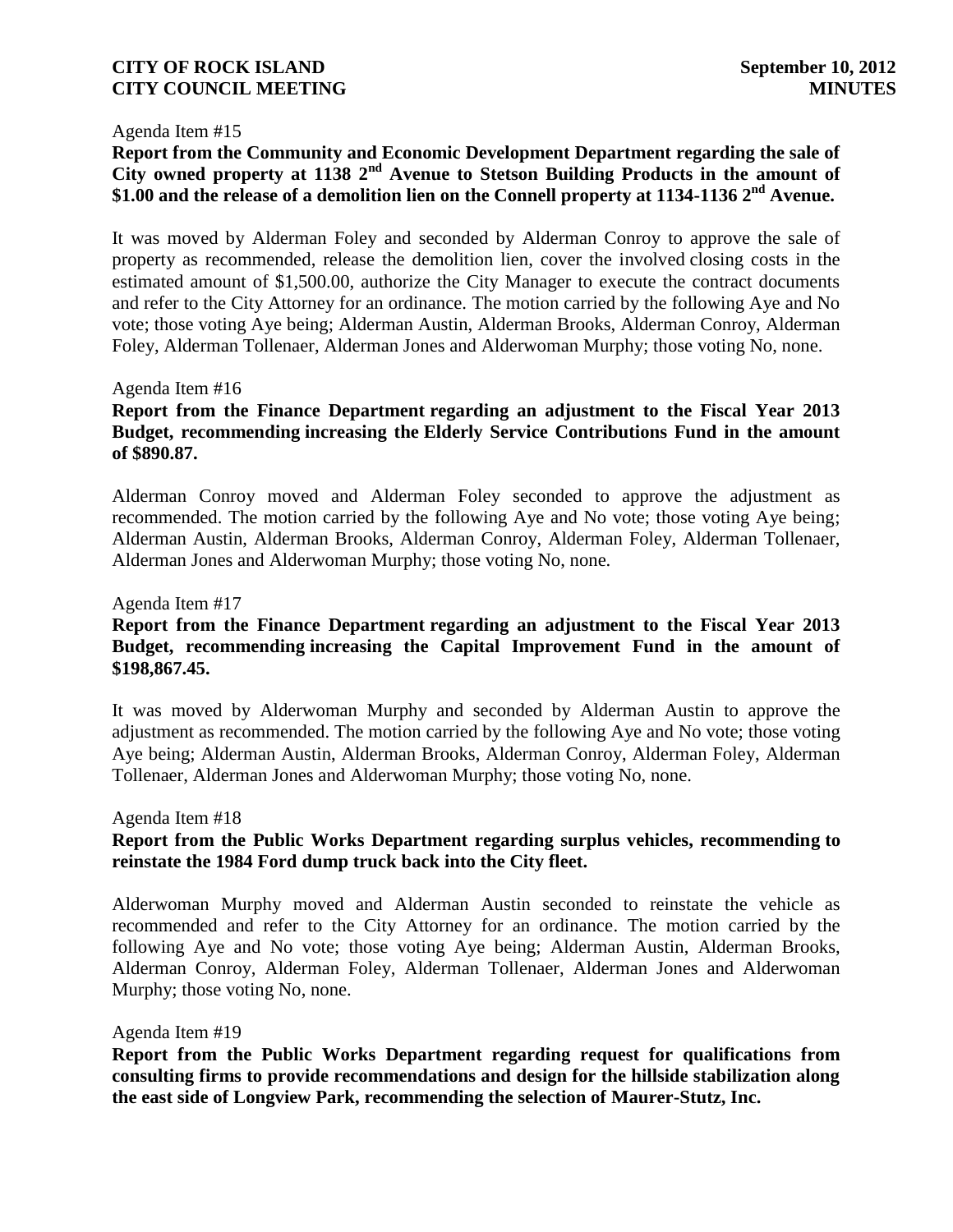It was moved by Alderman Jones and seconded by Alderwoman Murphy to approve the selection of Maurer-Stutz, Inc. as recommended and authorize the Engineering Division to enter into negotiations with them for a service agreement. The motion carried by the following Aye and No vote; those voting Aye being; Alderman Austin, Alderman Brooks, Alderman Conroy, Alderman Foley, Alderman Tollenaer, Alderman Jones and Alderwoman Murphy; those voting No, none.

### Agenda Item #20, #24 and #25.

**Report from the Community and Economic Development Department regarding a request from Lynda C. Requet of Platinum Hospitality Group LLC to apply for a Special Use Permit to erect a 40 foot by 100 foot tent in the north front yard at 3000/3012 14th Avenue.**

Alderwoman Murphy moved and Alderman Jones seconded to allow for the application of the Special Use Permit as recommended.

At this time, Alderman Conroy moved to attach Agenda Item #24 and #25 to this motion, and Alderman Foley seconded. Note: The motions for Agenda Items #24 and #25 are to approve the requests as recommended, subject to complying with all liquor license regulations and subject to being closed down early if noise complaints are received.

The motions carried by the following Aye and No vote; those voting Aye being; Alderman Austin, Alderman Brooks, Alderman Conroy, Alderman Foley, Alderman Tollenaer, Alderman Jones and Alderwoman Murphy; those voting No, none.

Mayor Pauley stated that all three motions are approved.

### Agenda Item #24

**Report from the City Clerk regarding a request from the Platinum Hospitality Group, LLC (Gendler's - Black Ram) to hold live entertainment outside on the patio on Thursdays, Fridays, Saturdays and Sundays from 11:00 am to 11:00 pm at the section of 30th Street and 14th Avenue.**

### Agenda Item #25

**Report from the City Clerk regarding a request from the Platinum Hospitality Group, LLC (Gendler's - Black Ram) to have alcohol consumption outside on the patio from 11:00 am to 10:00 pm, Sunday through Thursday and 11:00 am to midnight on Friday and Saturday at the section of 30th Street and 14th Avenue.**

### Agenda Item #21

**Report from the City Clerk regarding a request for a Street Closing at 9th Street between 6 th and 7th Avenue; along with a Sound Amplification permit for the Rock Island County NAACP Community Picnic to be held on Saturday, September 15, 2012 from noon to 4:00 pm.**

 It was moved by Alderman Tollenaer and seconded by Alderman Foley to approve the requests as recommended. The motion carried by the following Aye and No vote; those voting Aye being;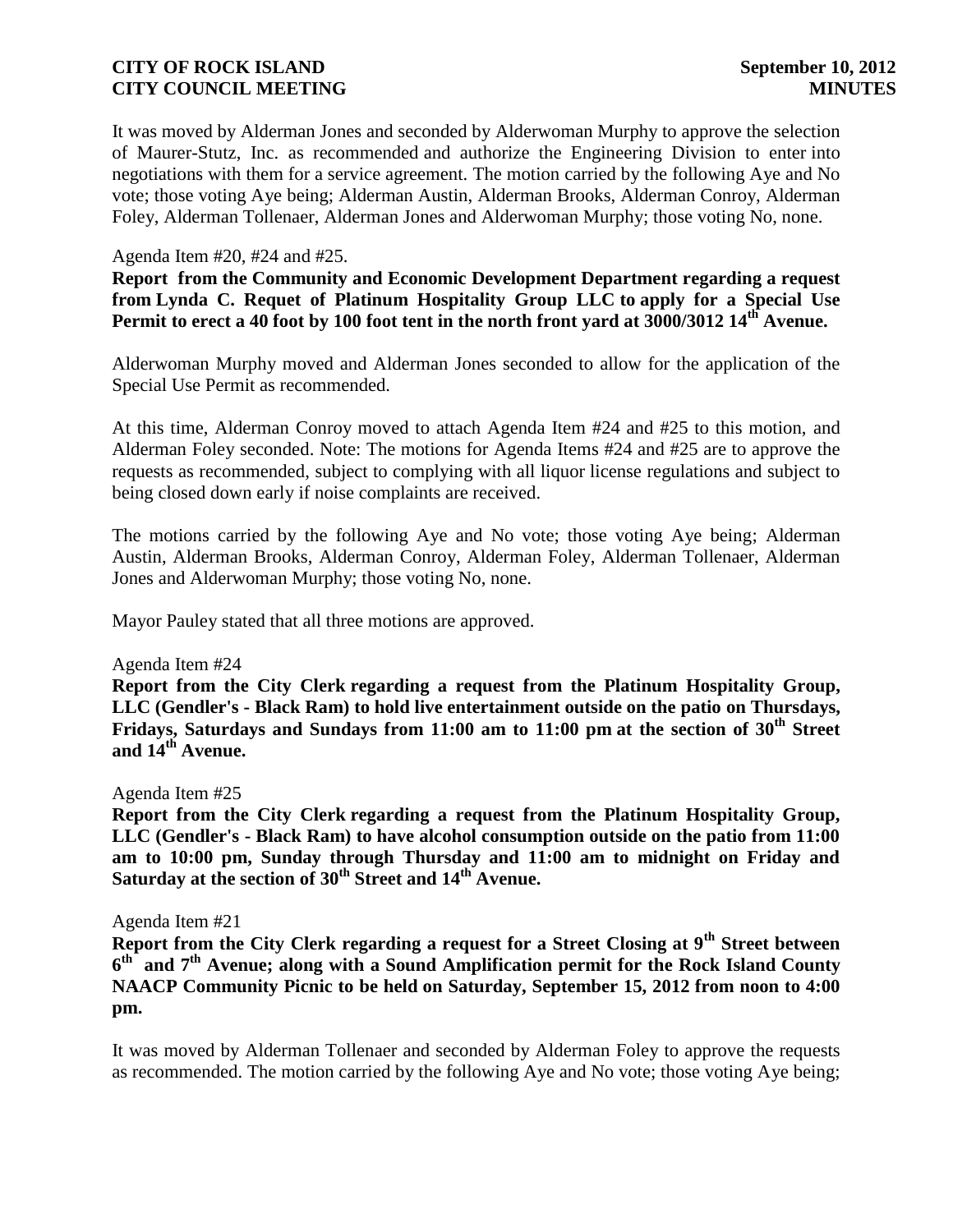Alderman Austin, Alderman Brooks, Alderman Conroy, Alderman Foley, Alderman Tollenaer, Alderman Jones and Alderwoman Murphy; those voting No, none.

### Agenda Item #22

# **Report from the City Clerk regarding a request for an Activity permit from Rock Island High School for their Homecoming Parade to be held on Friday, September 21, 2012 from 4:00 pm to 4:45 pm.**

 Alderwoman Murphy moved and Alderman Tollenaer seconded to approve the event as recommended. The motion carried by the following Aye and No vote; those voting Aye being; Alderman Austin, Alderman Brooks, Alderman Conroy, Alderman Foley, Alderman Tollenaer, Alderman Jones and Alderwoman Murphy; those voting No, none.

### Agenda Item #23

# **Report from the City Clerk regarding a request from Martinis on the Rock to hold an event outside on Sunday, September 16, 2012 from 1:00 pm to 7:00 pm at 4619 34th Street.**

It was moved by Alderman Foley and seconded by Alderman Tollenaer to approve the event as recommended, subject to complying with all liquor license regulations and subject to being closed down early if noise complaints are received. The motion carried by the following Aye and No vote; those voting Aye being; Alderman Austin, Alderman Brooks, Alderman Conroy, Alderman Foley, Alderman Tollenaer, Alderman Jones and Alderwoman Murphy; those voting No, none.

Note: Agenda Item #24 and #25 were attached with Agenda Item #20.

### Agenda Item #26 **Other Business**

Alderman Conroy congratulated the Requet's on the opening of their new business; Gendler's/ Black Ram. Alderman Conroy stated that a lot of hard work went into making this happen.

Aldermen Austin congratulated Alderman Jones and his wife Amy on the new addition (daughter) to their family.

Alderwoman Murphy reminded everyone to Shop Rock Island. Alderwoman Murphy stated that Inspired Design Jewelry is located on  $24<sup>th</sup>$  Street and is owned by Mindy Diaz. Alderwoman Murphy commented that if anyone is looking for gifts, Inspired Deign Jewelry has a lot of beautiful jewelry. Alderwoman Murphy encouraged everyone to shop local; Shop Rock Island.

Miss Jaleesa Patterson of 3818  $8<sup>th</sup>$  Avenue, Apt. 2 in Rock Island stepped forward. Miss Patterson stated that she is Miss Black Rock Island USA 2013. Miss Patterson commented that she is a senior at Augustana College and has lived in Rock Island for three years. Ms. Patterson stated that she loves Rock Island and she is working hard to make sure that she brings the Miss Black IL USA crown back to Rock Island in October. It was noted that this is a scholarship